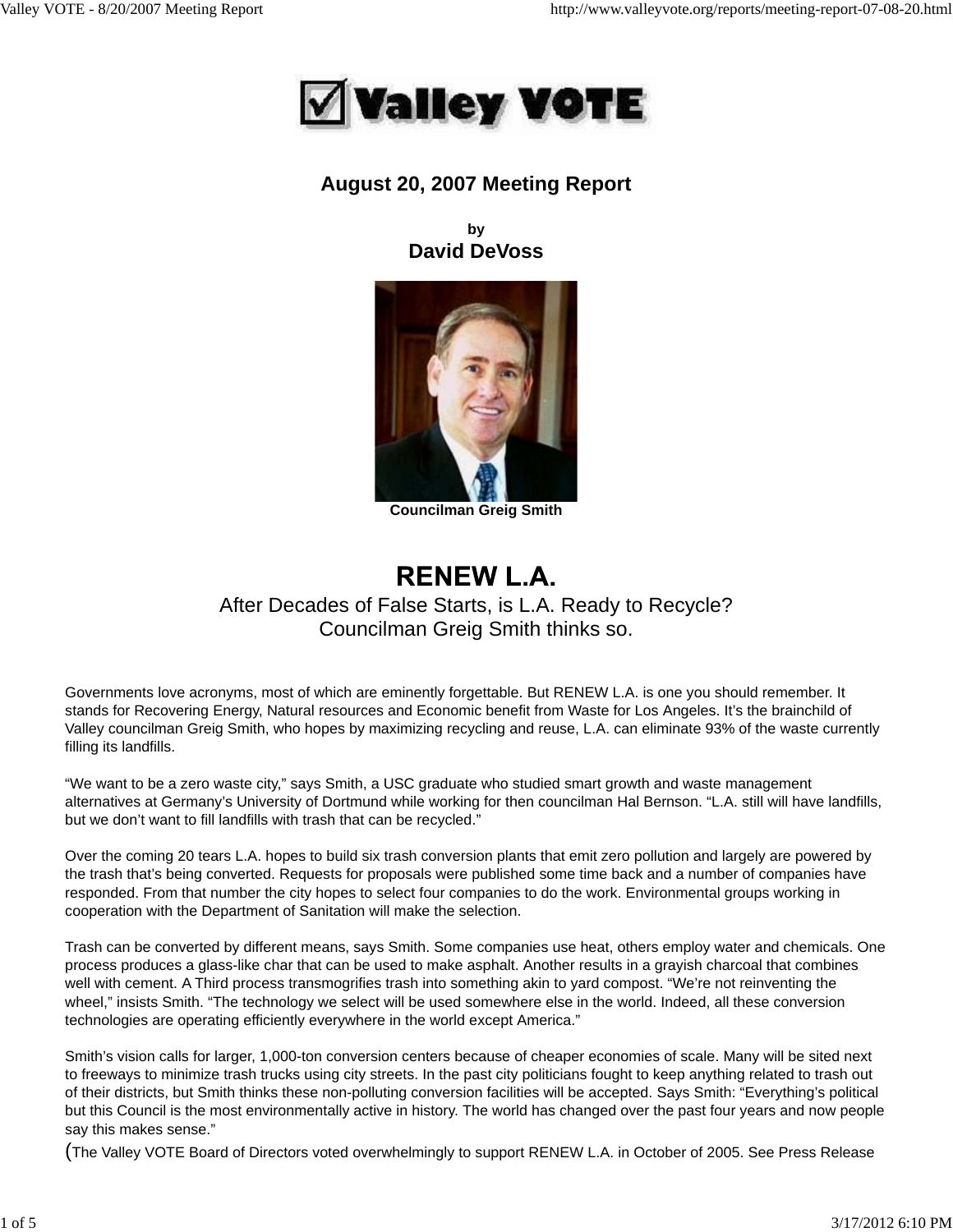at www.valleyvote.org)

#### *A Bridge Too Far*

Residents of Los Angeles often feel like they are characters in an old episode of *Father Knows Best.* Except the fathers in this sitcom are authoritarian city fathers who work far away from the neighborhoods they purport to represent. Five years ago, the Valley, Hollywood and San Pedro tried to escape from the plutocracy dominated by soft-palmed politicians and their property development bankers. Alas, poor San Pedro never even got on the ballot.

Had it succeeded it might now have a better chance to holding off developer Bob Bisno who desires City Hall's blessing for a 61-acre residential development called Ponte Vista that consists of 1,950 condominiums. Ponte Vista will boost San Pedro's population by 8.5% and give it a population density greater than the borough of Manhattan much to the distress of Andy Mardesich, who heads a group called the San Pedro & Peninsula Homeowners Coalition. Mardesich told his tale of woe to Valley VOTE this week. The gist of his message: If it can happen to us, it can happen to you.

"We have a paradigm in this city that all development projects are good in terms of more jobs and increased tax revenue," says Mardesich. "Developers rely on us believing this false assumption. Density housing is not in the best interest of San Pedro or Los Angeles."

#### *RENT CONTROL: Turn of the Screw*

Why should ordinary citizens care if owners of apartment buildings are restricted when it comes to the rents they can charge or the percentage of capital improvement costs they can pass on to their tenants? Should single-family homeowners concern themselves with municipal rules that make it nearly impossible to evict a tenant?

"Yes," says Valley VOTE Housing Committee Chairman **Vic Viereck**. "Based on the Los Angeles Rent Stabilization Ordinance, capital improvement work needed by apartments does not generate enough cash flow on its own to qualify for a loan to finance the intended work," says Viereck, adding that "failure to be able to properly maintain apartments leads to deterioration of the building and the quality of its occupants. That affects the neighborhood."

Besides diminishing the potential tax base, more calls to the police and City Attorney's office affect how our tax dollars are spent. With incentive destroyed, investors look elsewhere to invest in housing.

"As a result of less investment money going into apartments, affordable housing advocates (who promote rent control) push elected officials to build subsidized apartment buildings," Viereck observes. "From all evidence I have seen, the subsidized buildings are more expensive to build. Both site acquisition and construction are higher."

Affordable housing apartments, owned by nonprofit corporations, also benefit from property tax exemptions of up to \$20,000 per corporation. While homeowners directly pay property tax, tenants in such buildings pay little to none. For such buildings, other taxes are also reduced.

Concludes Viereck: "The City of Los Angeles \$100 Million Trust Fund already drains taxes from the public, and last year's Measure H funds buildings that generate continually increasing tax exemptions. Even tax proposals for more police are a casualty."

#### *Hey Hey Ho Ho! Stage II Jets Have Got to Go*

Hours before Valley VOTE convened this week, the LA Board of Airport Commissioners (BOAC) approved a timetable for the removal of Stage 2 jets from Van Nuys airport. Starting January 1, 2009 aircraft causing take off noise of 85 dBA and above will be banned. Under the new guidelines, noise levels will continue to drop until they reach 77 dBA in 2016.

The situation at LAX is less positive. Historically 80% of the runway incursions occur on the south side of the airport. Because the southern runway complex is often closed for repairs, traffic on the north side of the airport has increased causing a number of close calls. FAA air traffic controllers blame overwork for the near misses.

LAWA and those favoring LAX expansion want to spend billions to move the runways further north for greater runway separation to improve safety. The change, reports Valley VOTE Executive Committeeman **Denny Schneider** would devastate the Westchester-Playa del Rey business community while increasing noise and pollution.

Schneider and others believe there are less invasive, less expensive measures such as runway status lights, improved communications, and even increased spacing between aircraft to minimize the consequences of human error.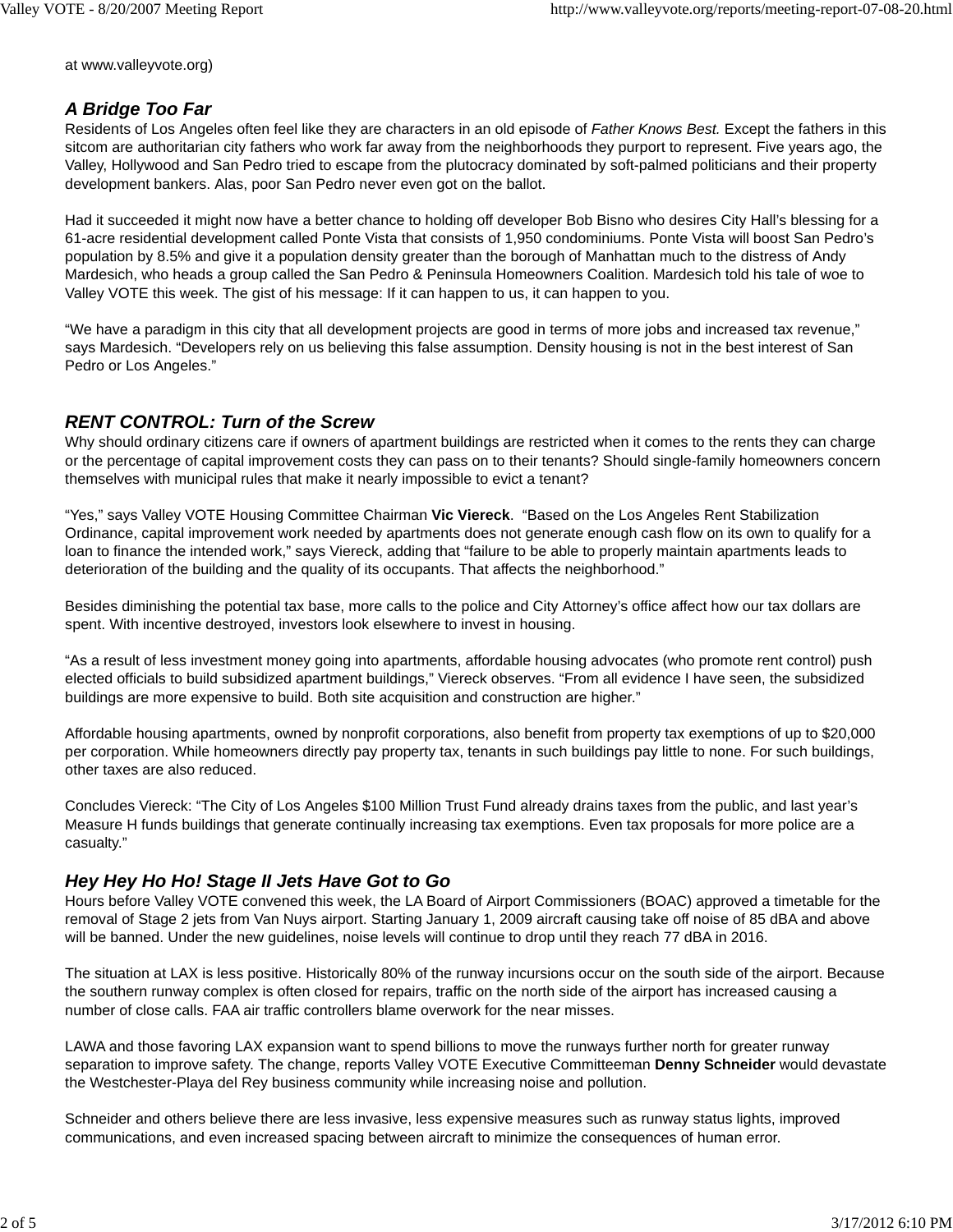In May 2007, several groups conducted safety assessments. Each concluded that safety is compromised when airport operations are expanded, and that greater separation is needed. Two years ago, the FAA decided LAX runways are safe. But now it's asking for increased separation. "If you evaluate the cause of the actual incursions you'll find each resulted from pilot error or controller error," says Schneider. "None would have been alleviated by greater runway separation. The FAA says it wants more runways everywhere. If it feels LAX is unsafe, then the FAA should close down the north runways."

Says Schneider: "Its time to stop blindly throwing money at problems! Unless the real causes of the incursions are found we could actually be enhancing the chance of a catastrophe."

For more information: www.RegionalSolution.org

#### *Is There a People Mover in Your Future?*

The Westfield Development Company recently announced its intention to build a new mega-mall called *The Village* that will bridge its existing *Topanga Plaza* and *Promenade at Woodland Hills* malls in Warner Center. How can a billion dollar development of this size possible mitigate the increased traffic? Transit Coalition executive director **Bart Reed** proposes the company build a people mover to link the three malls with the Orange Line and other points of interest in the vicinity. "The people mover could resemble those in use at the Las Vegas and DFW airports," says Reed. "By linking to the Orange Line it could attract people to the mall who wouldn't have to use their cars."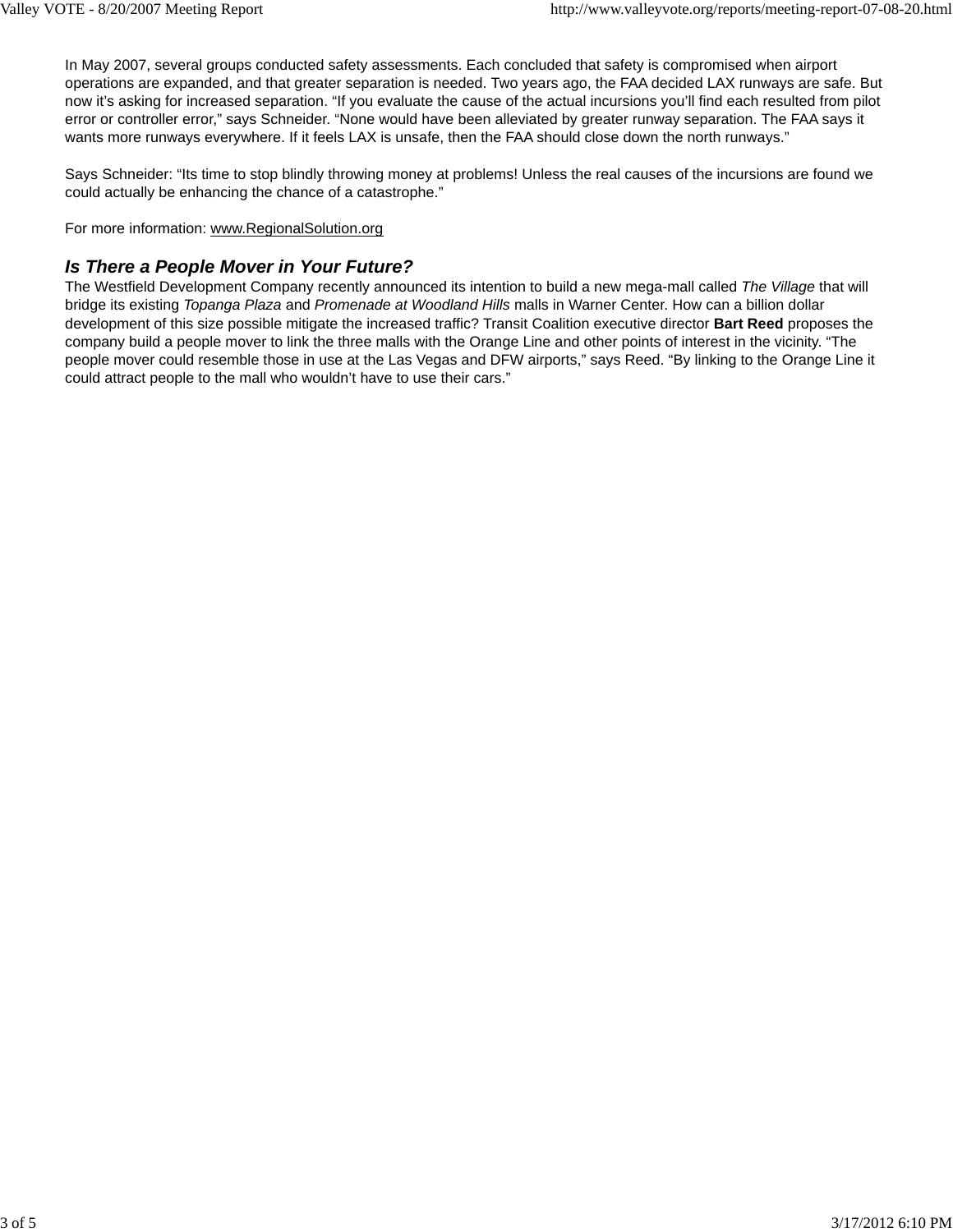

**People Mover (in blue) connects three malls with two Orange Line stations and the Kaiser Permanente Medical Center**

### *Let's Twist Again Like We Did Last Summer*

Following up on last year's gala party, Valley VOTE Membership Committee chairman **Richard Leyner** is planning a second Valley VOTE buffet dinner and fundraiser for October 13. The party will run from 5 p.m. to 8 p.m. and take place at Leyner's Northridge home. Cost is \$35 per person or \$60 for couples. Come have a cool drink, delicious food and chat informally with Valley VOTE members and political and business leaders in a beautiful setting. More details to come.